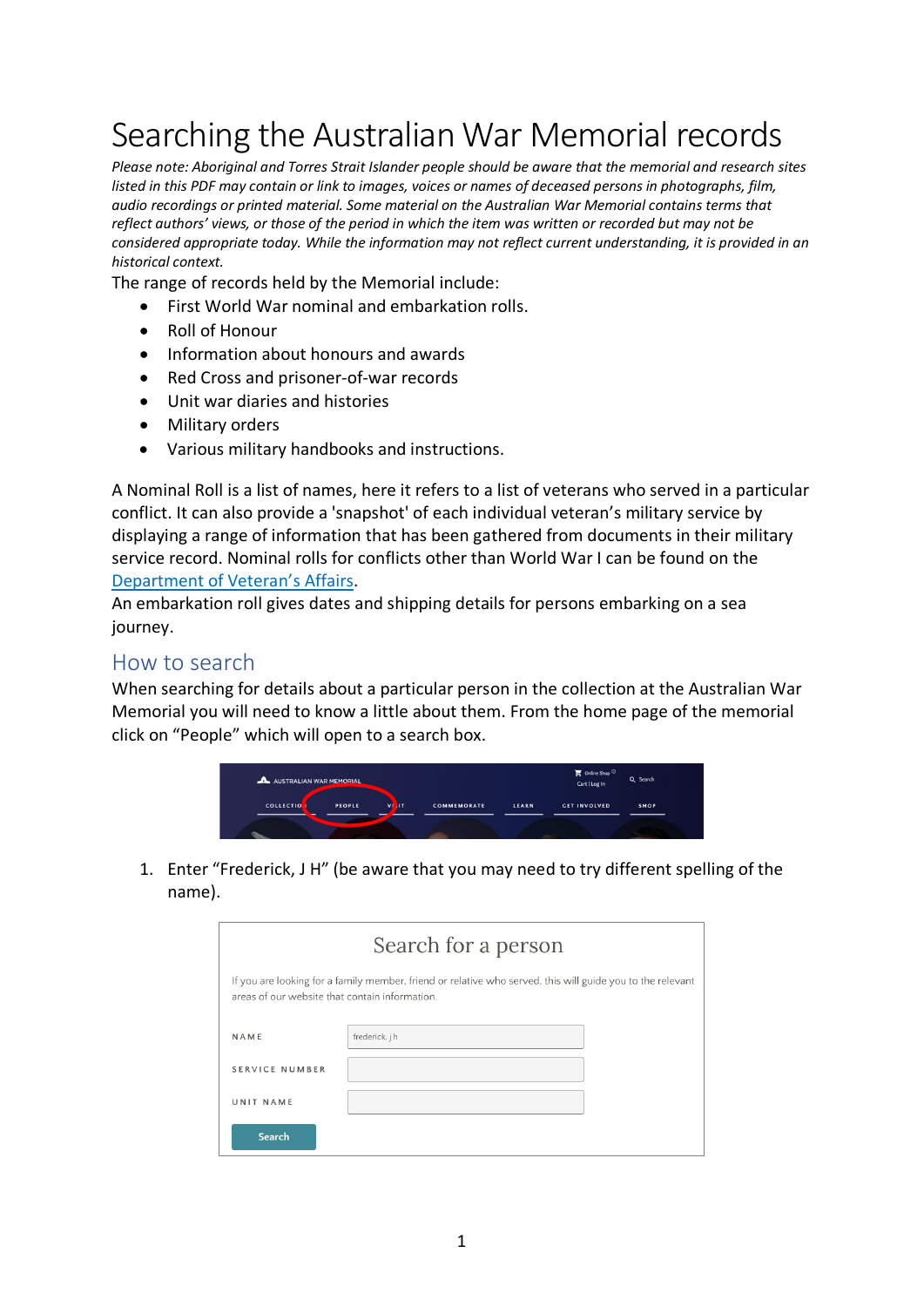There is one result in the Honour Roll, and there are other records available for "Frederick, J H" including details of his embarkation (First World War Embarkation Rolls) and his death and burial place (Australian Red Cross Wounded and Missing Files).

| FILTERS (O applied)            | Clear All X  | Roll of Honour (1)                                                                                                                                                 |
|--------------------------------|--------------|--------------------------------------------------------------------------------------------------------------------------------------------------------------------|
| Conflict (1)                   | $\checkmark$ | Details of members of the Australian armed forces who have died during or as a result of warlike<br>service, non-warlike service and certain peacetime operations. |
| First World War, 1914-1918 (4) |              | First World War Embarkation Rolls (1)                                                                                                                              |
|                                |              | Details of approximately 330,000 AIF personnel, recorded as they embarked from Australia for<br>overseas service during the First World War.                       |
|                                |              | First World War Nominal Roll (1)                                                                                                                                   |
|                                |              | Details of approximately 324,000 AIF personnel, recorded to assist with their repatriation to<br>Australia from overseas service following the First World War.    |
|                                |              | Australian Red Cross Wounded and Missing Files (1)                                                                                                                 |
|                                |              | Details of Australian personnel reported as wounded or missing during the First World War.                                                                         |

|                                       | First World War Embarkation Rolls             |                                               |                     |                         |                           |
|---------------------------------------|-----------------------------------------------|-----------------------------------------------|---------------------|-------------------------|---------------------------|
| NAME                                  | frederick, j h                                |                                               |                     |                         |                           |
| SEARCH NAME<br><b>ALIASES</b>         | OYES ONO                                      |                                               |                     |                         |                           |
| SERVICE NUMBER                        |                                               |                                               |                     |                         |                           |
| ROLL TITLE                            |                                               |                                               |                     |                         |                           |
| DATE OF<br>EMBARKATION                | YYYY-MM-DD                                    |                                               |                     |                         |                           |
| <b>Search 1 Result</b>                |                                               |                                               |                     | Return to people search |                           |
| Browse by Unit                        | Frederick, James Henry<br>Service Number: 685 |                                               |                     |                         |                           |
| FILTERS (O applied)<br>Clear All X    | Conflict<br>First World War.                  | Roll title<br>7 Machine Gun                   | Embarkation<br>date | Embarkation<br>place    | Embarkation<br>ship       |
| Embarkation Place (1)<br>$\checkmark$ | 1914-1918                                     | Company - 10<br>to $14$                       | 21 June 1917        | Melbourne               | <b>HMAT Suevic</b><br>A29 |
| Melbourne (1)                         |                                               | Reinforcements<br>(January-<br>November 1917) |                     |                         |                           |

Ship, date of embarkation and port of departure on embarkation roll.

| AUSTRALIAN RED CROSS WOUNDED AND MISSING FILES<br>James Henry Frederick |                                    |  |
|-------------------------------------------------------------------------|------------------------------------|--|
| Service number                                                          | 685A                               |  |
| Rank                                                                    | Private                            |  |
| Unit                                                                    | 25th Australian Infantry Battalion |  |
| Conflict/Operation                                                      | First World War, 1914-1918         |  |
| Download PDF document of Frederick, James Henry (O B PDF)               |                                    |  |

Sometimes you will find that there is more than one person with the same name and initials. Using a filter allows you to remove results from a search that are not relevant, or to only include those that will be relevant. You can choose to include only those people from a specific conflict, for example the First World War or the Boer War.